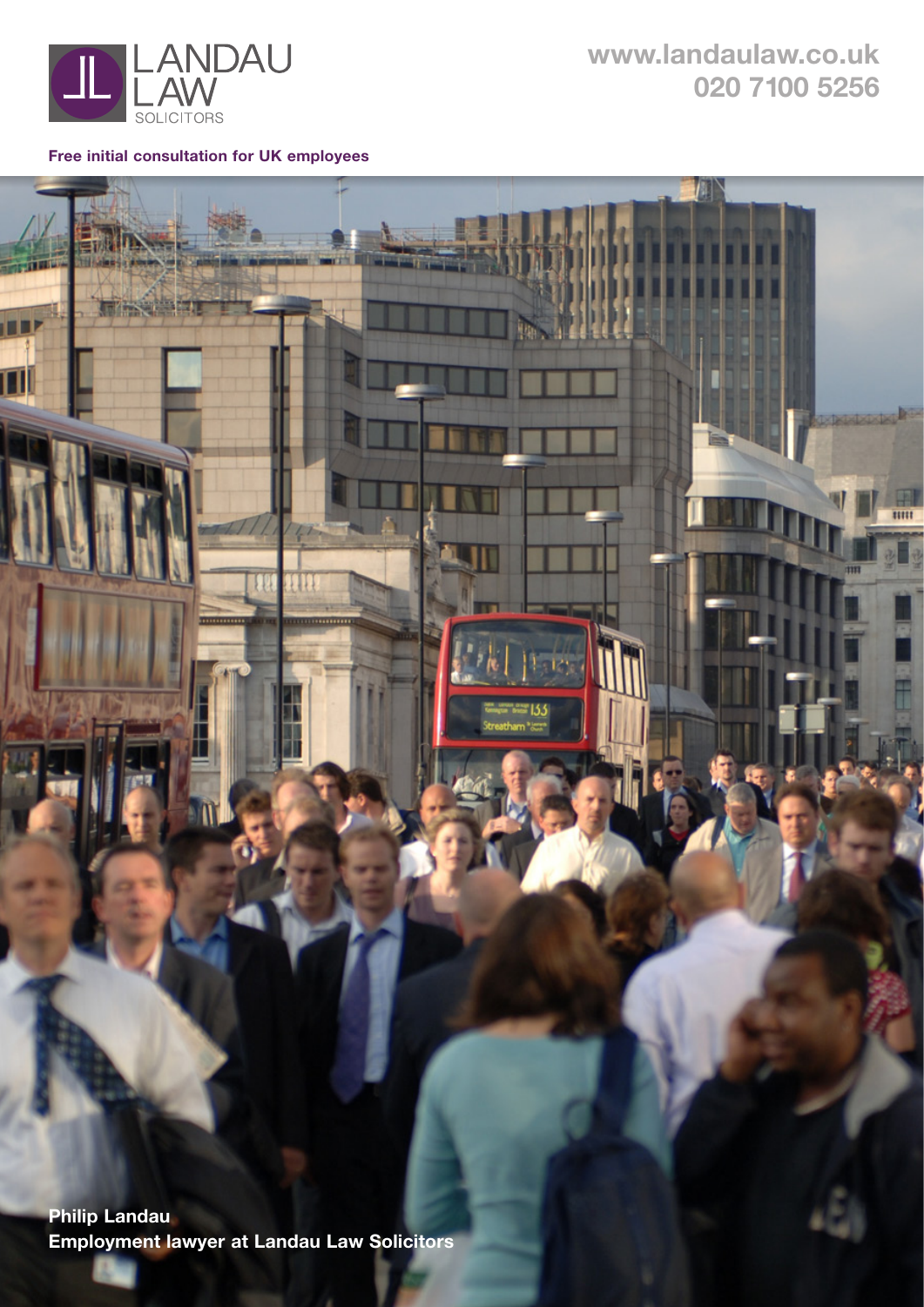

#### **Free initial consultation for UK employees**



# **Tax and tax indemnity**

The general guideline is that first £30k of the severance payment can be free from deductions of tax and NI where the settlement agreement reflects the payment to be "compensation for loss of office". In some circumstances, your notice period can be included within the £30k sum but only if there is no PILON (pay in lieu of notice) clause in your contract of employment. A redundancy payment is also included automatically within the £30k threshold. Most employers will want a tax indemnity clause in the agreement which enables them to "claw back" the tax element from you in the unlikely event that the Inland Revenue later decide that tax should have been deducted. You should always ensure, however, that there is no clause in the agreement shifting the onus on you to be liable for any costs, penalties and interest within the tax indemnity clause. This should be the responsibility of your employers.

# **Mutual non-derogatory clauses**

You should try and ensure that there are mutual non-derogatory clauses in the settlement agreement, which provide that you and your employer cannot "bad-mouth" each other or bring each other into disrepute. Not all employers will agree to a mutual clause as this can be very difficult to enforce by large scale employers. A way round this is to insist that employers agree a clause whereby they use "their best endeavours" which many will agree to. In some cases, you can name specific individuals such as your direct line managers and the HR person in the non-derogatory clause.

# **Job references**

There is no obligation for an employer to provide a job reference to a departing employee although many will invariably provide a standard reference setting basic information such as dates of employment and job title. Whether it is a standard or full reference, this should be attached to the settlement agreement wherever possible, together with a clause that no oral references will be given in any less favourable manner. It is the ideal time to obtain this.

# **Time limits for payment**

The settlement agreement should set out when the termination payments under the agreement will be made (such as the next payment run or within 14 or 28 days). This should be in respect of all termination payments including notice, ex gratia sums, outstanding holiday and redundancy pay.

# **Post-termination restrictions**

Some employers will try to introduce post- termination restrictive restrictions into the settlement agreement for the first time or seek to vary existing covenants that you may have. Such covenants will usually govern whether you can poach clients and key employees, or work with a competitor and will be limited to 6 or 12 months after your employment ends. If such covenants already appear in your contract of employment, then they are simply "confirmatory" in the settlement agreement. If you have not previously agreed to covenants in your contract of employment or your employer is seeking to vary the existing covenants, you do not have to accept this in the settlement agreement. Even where you do have previous restrictive covenants in your contract, you may want to consider asking for a variation or waiver of these in your settlement agreement. Some employers will be receptive to this.

#### **For further information**

Please contact Philip by telephone on 020 7100 5256 or email: **[pl@landaulaw.co.uk](mailto:pl@landaulaw.co.uk)**

#### **Cost guarantee**

We guarantee we will not charge more than what your employer is prepared to contribute towards legal fees for the review of your settlement agreement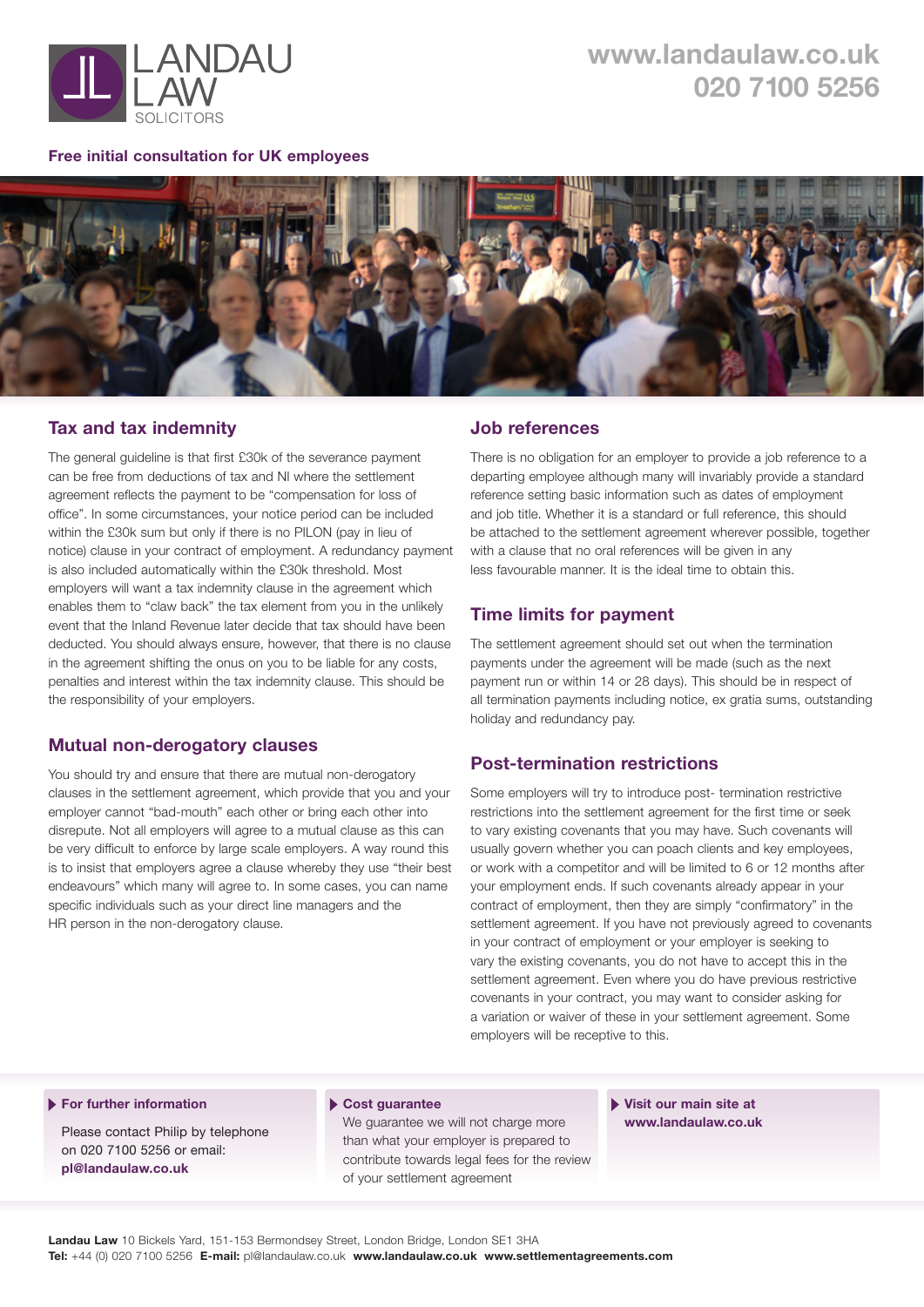

#### **Free initial consultation for UK employees**



# **Your reason for departure**

Many settlement agreements will state that you cannot refer to the reason for your departure to anyone, even in a redundancy situation. This could place you in difficulties in terms of what you should say to new employers at interview, and what about your partner and immediate family? An exception should be carved out in the settlement agreement if possible to talk openly about your departure in limited circumstances and to specific parties. Also, you may want the reason for your leaving stated in the settlement agreement for you to be able to obtain redundancy income protection benefits where you have to prove the reason for your departure.

# **Return of company property**

Many settlement agreements contain a clause that you must return company property within a certain time, and this is usually by the termination date. If you are unsure what "company property" amounts to, this should be checked before the settlement agreement is signed and if necessary an itemised list should be agreed with your employer.

# **Breach of settlement agreement**

There may be a clause in the settlement agreement which states you must return all monies mentioned in the agreement if you are in breach. Be careful here. If you are contractually entitled to notice monies anyway- why should you return this, even if you are in breach? The same goes for redundancy payments. The relevant clauses should be modified so that they are only operative if there is a "material" breach, and the sum capable of being returned should only be the additional sums you are being paid over and above what you are entitled to anyway.

# **Garden leave**

Some employers will insist that you stay at home rather than work your notice. You do still remain an employee, however, and contractually bound to the company for this period. The right to impose garden leave is usually reserved in your contract of employment. You otherwise do not have to automatically agree to this in the settlement agreement – although most people would be more than happy to stay at home and "tender the garden" whilst they are being paid.

#### **Bonuses**

The bonus clauses may be quite detailed, especially where they are with reference to discretionary awards and stock options (some deferred). You need to ensure that the clauses reflect the correct position and that in relation to the release of stock you are considered to be a "good leaver" to facilitate such release. The only reference to bonus may in some cases be a simple line that provides for the agreement being "in full and final settlement of all claims- including bonus". Look out for this if you don't want to automatically exclude any future claim for your bonus.

# **Outstanding holiday entitlement**

You are entitled to accrued but untaken statutory holiday as a matter of law and this should be included in the agreement. You are not entitled to accrued holiday for the period of your notice unless you are also working this. Your employer cannot deduct holiday that you have taken in excess of your entitlement unless this right is reserved in your contract of employment.

#### **For further information**

Please contact Philip by telephone on 020 7100 5256 or email: **[pl@landaulaw.co.uk](mailto:pl@landaulaw.co.uk)**

#### **Cost guarantee**

We guarantee we will not charge more than what your employer is prepared to contribute towards legal fees for the review of your settlement agreement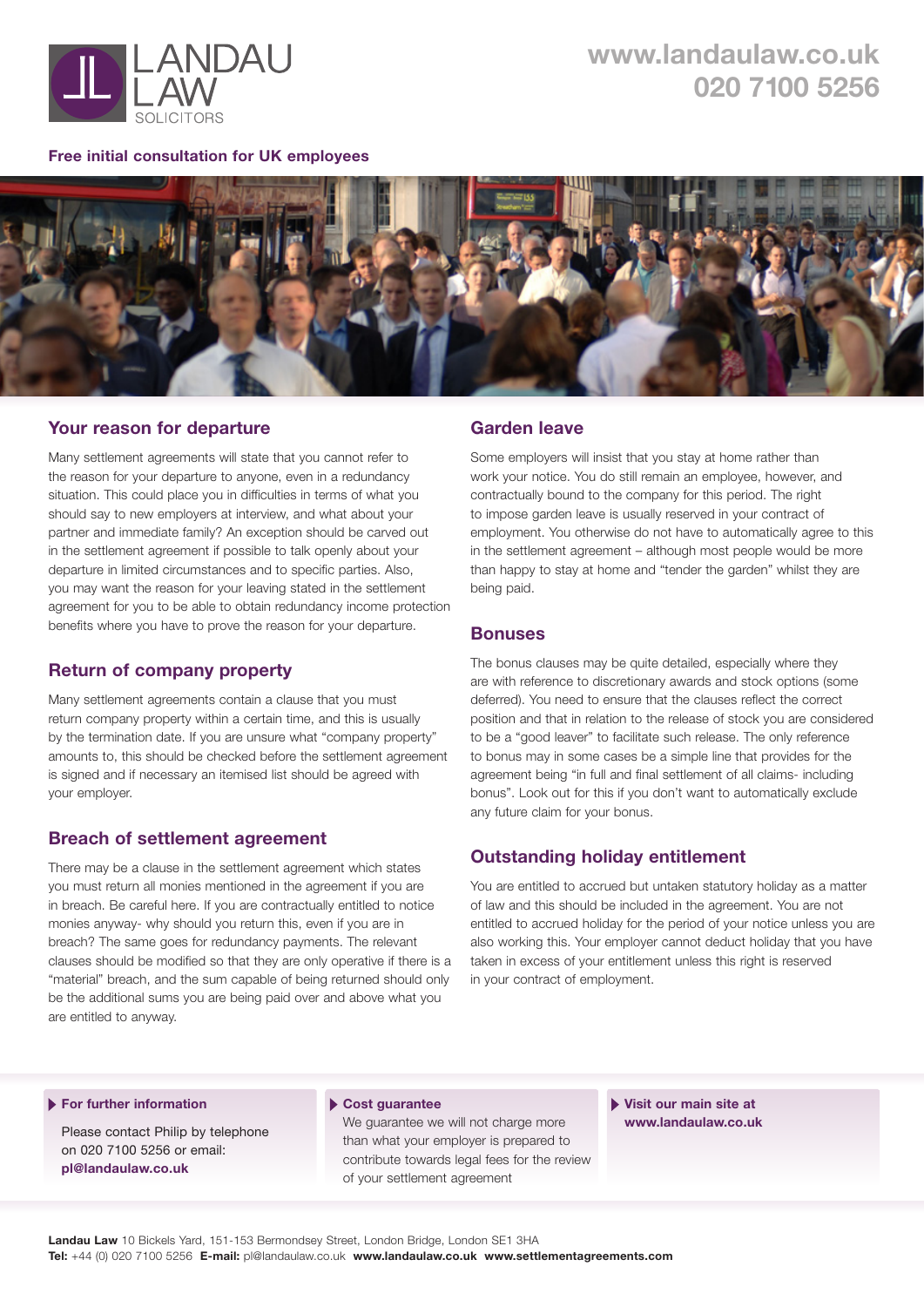

#### **Free initial consultation for UK employees**



# **Pay in lieu of notice**

Where you are not working your notice or on garden leave, you should at least be entitled to a payment in lieu of notice and this payment should be set out in the agreement.

# **Legal fees**

There is no obligation for an employer to contribute towards your legal fees although most will invariably do so. Most contributions are between £250 and £500 plus VAT although they can be more or less depending on who your employer is and your level of seniority.

At LZW, we guarantee that you will not be charged more than the legal costs your employer is prepared to contribute for reviewing your settlement agreement.

# **Waiver of claims**

It is not possible to waive your claims in respect of either accrued pension rights or personal injury matters that you were not aware of at the time of entering into the agreement. This is regardless of what the settlement agreement states. It is always best, however, to ensure that this is properly reflected in the agreement.

# **Confidentiality clauses**

There is almost always a clause stating that you must keep confidential both the existence of the settlement agreement together with its terms. It is important to make sure you are not in breach of this and employers are generally proactive in monitoring for any default on your part.

# **Termination date**

You could be asked to sign a settlement agreement with a termination date sometime in the distance. Where this happens, employers will often ask you to sign a 2nd settlement agreement at the termination date. This is usual and is intended to "mop up" any claims that could have arisen between the 1st and 2nd settlement agreements. Such "2 tier" agreements requires trust between the parties as you will have already compromised your rights after the signing of the first agreement.

# **New job offers**

You are usually not under any obligation to disclose the fact that you have a new job to your employer. There could be a clause in the settlement agreement, however, in which you are asked to warrant that you have not been offered a new job. The reason for this is that it may affect what your employer is prepared to pay you under the agreement. You must inform your lawyer if you do have a new job as there might be an opportunity to amend or delete the clause, failing which you could otherwise be in breach.

# **Deadline for signing**

You will more often than not be given a deadline to sign the agreement. Don't worry too much about this as it is often possible to extend any deadline as long as you are seen to be seeking legal advice and not overly delaying matters. This is not to say that any deadline should be ignored, but at the same time, you don't want to be accepting an onerous settlement agreement based on an unrealistic timetable. We often extend deadlines without too much difficulty.

#### **For further information**

Please contact Philip by telephone on 020 7100 5256 or email: **[pl@landaulaw.co.uk](mailto:pl@landaulaw.co.uk)**

#### **Cost guarantee**

We guarantee we will not charge more than what your employer is prepared to contribute towards legal fees for the review of your settlement agreement